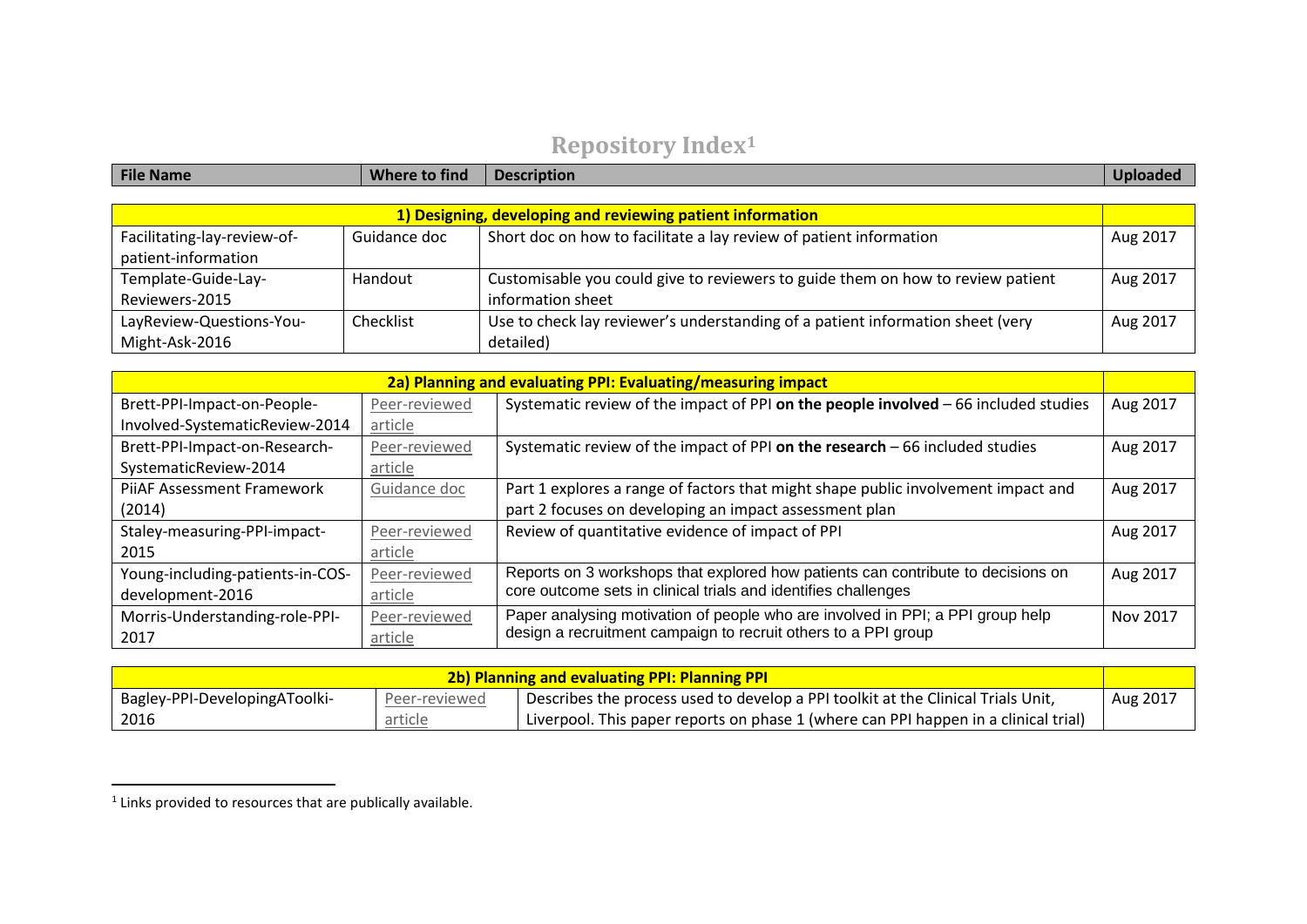|                                  |               | and phase 2 (what resources exist already and where are the gaps?) of the toolkit  |          |
|----------------------------------|---------------|------------------------------------------------------------------------------------|----------|
|                                  |               | development. Appendixes at the end point to tools developed so far.                |          |
| Buck-PPI-in-clinical-trials-2014 | Peer-reviewed | Compares PPI plans documented in trialists' grant applications with what actually  | Aug 2017 |
|                                  | article       | happened, based on qualitative data from PIs and patient participants (UK data)    |          |
| RCP-for-Doctors-Research-        | Guidance doc  | A toolkit to support physicians get engaged in research. Information regarding PPI | Aug 2017 |
| engagement-toolkit-2015          |               | page 20-21                                                                         |          |
| NHS-PPI-GettingStarted-Handbook- | Guidance doc  | A general overview of getting started with PPI handbook.                           | Aug 2017 |
| 2010                             |               |                                                                                    |          |
| Ennis-Impact-PPI-mental-health-  | Peer-reviewed | Investigates over if PPI is associated with study success, defined as hitting      | Aug 2017 |
| studies-2013                     | article       | recruitment targets, in all mental health studies registered on an MHRN database   |          |
|                                  |               | up to 2011.                                                                        |          |
| NIHR-Co-Producing-Research-      | Guidance doc  | Identifies some key principles and features involved in co-producing research,     | Oct 2017 |
| Guidance                         |               | defines co-production, and written for public, researchers and other               |          |
|                                  |               | professionals. Plain English summary of theory and principles underpinning co-     |          |
|                                  |               | production.                                                                        |          |
| INVOLVE-PPI-EthicalResearch-2016 | Briefing doc  | A joint briefing from the Health Research Authority and INVOLVE on how public      | Oct 2017 |
|                                  |               | involvement can help in the ethical design and conduct of research.                |          |
| PPI-PlanningDissemination.pdf    | Guidance doc  | Good advice on involving patients and the public in communicating research         | Nov 017  |
|                                  |               | findings, based on PPI experience in a flagship NIHR-funded study helping parents  |          |
|                                  |               | understand survival data about children's heart surgery.                           |          |
| TableOfContents-of-Involve-      | Guidance doc  | INVOVLE have 10 PPI Briefing notes on different aspects of PPI on their web site - | Nov 2017 |
| <b>Briefing-Notes</b>            |               | a great place to start on each aspect of PPI.                                      |          |
| Sally-Crowe-onPPI-INFANTConf-    | Powerpoint    | Conference presentation by Sally Crowe many useful references. Sally's web site    | Nov 2017 |
| 2017                             | presentation  | is http://www.crowe-associates.co.uk/patient-and-public-involvement-ppi/           |          |
| INVOLVE-PPI-SysRev-2012          | Guidance doc  | General guidance on PPI in the systematic review process.                          | Feb 2018 |

| <b>3) PPI Tools and Toolkit</b>   |              |                                                                                  |          |
|-----------------------------------|--------------|----------------------------------------------------------------------------------|----------|
| CancerResearchUK-Toolkit-         | Guidance doc | Points to the Cancer Research UK toolkit web site - an excellent resource, very  | Aug 2017 |
| Summary                           |              | easy to navigate, with examples/templates for many of the steps of the PPI       |          |
|                                   |              | process.                                                                         |          |
| ResearchWithChildren-PPI-Toolkit- | Guidance doc | UK-produced toolkit, a how-to guide covering PPI in all steps in research cycle, | Aug 2017 |
| 2011                              |              | with a focus on children's research                                              |          |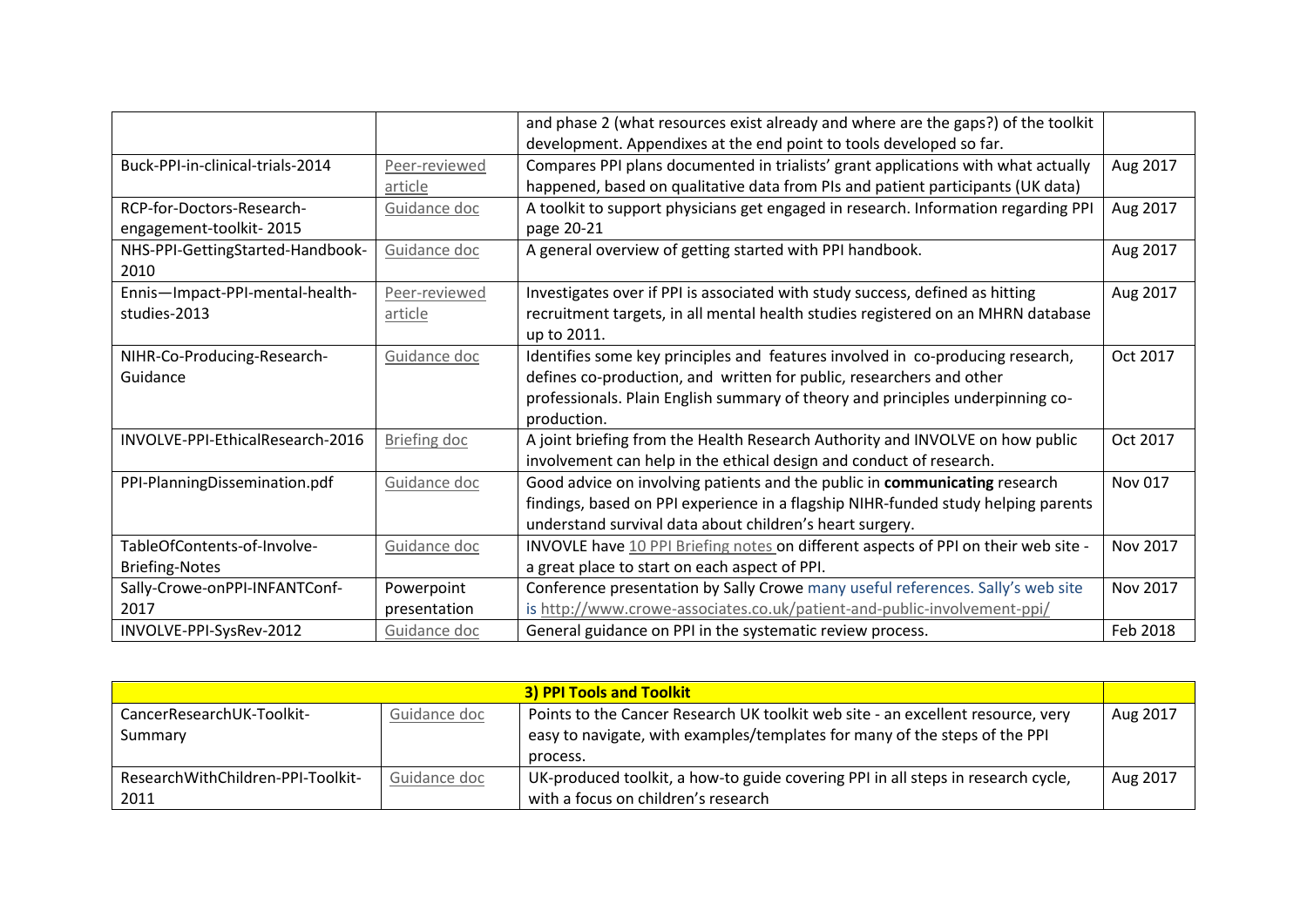| 4) Training – lay people         |              |                                                                               |          |
|----------------------------------|--------------|-------------------------------------------------------------------------------|----------|
| NottinghamBioBank-               | Folder       | Description of process and all training materials used to train lay people to | Aug 2017 |
| LayPeopleTrainedfor Consent-2014 |              | conduct the consent process in a bio-bank study                               |          |
| Community-Groups-Interact-       | Guidance doc | A guide for community groups working with universities on research projects:  | Oct 2017 |
| Researchers.pdf                  |              | advice on how to get started and how to manage interactions                   |          |
| DurhamUniversity-doing-research- | Guidance doc | Easy read explanation of PPI - doing research together                        | Feb 2018 |
| togeher-easyread-2013            |              |                                                                               |          |
| NCRI-toolkit-for-laypeople-2014  | Guidance doc | Guide to new lay people getting involved with the National Cancer Research    | Feb 2018 |
|                                  |              | Institute studies                                                             |          |

|                                   |                | 5) Training – researchers                                                        |          |
|-----------------------------------|----------------|----------------------------------------------------------------------------------|----------|
| Involve-Developing training and   | Involve report | Everything to think about when developing training and supports for both         | Aug 2017 |
| support for public involvement in |                | researchers and Lay people                                                       |          |
| research - 2012                   |                |                                                                                  |          |
| Graphic-Public-Participation-     | Graphic        | International Association for Public Participation, developed a spectrum to help | Aug 2017 |
| Spectrum                          |                | define the public's role in the public participation process (1 page)            |          |
| Geissler-Roadmap-PPI-             | Graphic        | Graphic that could be included in training slides on where PPI could be included | Oct 2017 |
| Opportunities-2016                |                | across research cycle.                                                           |          |
| Research Engagement Toolkit -     | Guidance doc   | Page 20, PPI Section - UK based how to involve patients in research              | Aug 2017 |
| 2015                              |                |                                                                                  |          |
| OxfordUniversity-working-with-PPI | Guidance doc   | A detailed PPI go-to guide for researchers; covers all phases of PPI process;    | Aug 2017 |
| contributors-2017                 |                | includes templates of many different documents required to run PPI activities    |          |
| Useful-links                      | Guidance doc   | Pointers to miscellaneous PPI web sites                                          | Aug 2017 |
| UKCRF-Induction-Framework-PPI-    | Guidance doc   | General Induction Booklet for NHS Clinical Research Staff – extracted Section B  | Aug 2017 |
| section-2016                      |                | Theme 12 PPI section - how to define role, responsibilities and include in staff |          |
|                                   |                | action plan.                                                                     |          |
| Lowe-Patient-Involvement-in-      | Peer-reviewed  | Article on the current level of PPI by pharmaceutical companies, based on        | Oct 2017 |
| Drug-Development-2016             | article        | qualitative interviews.                                                          |          |
|                                   |                |                                                                                  |          |